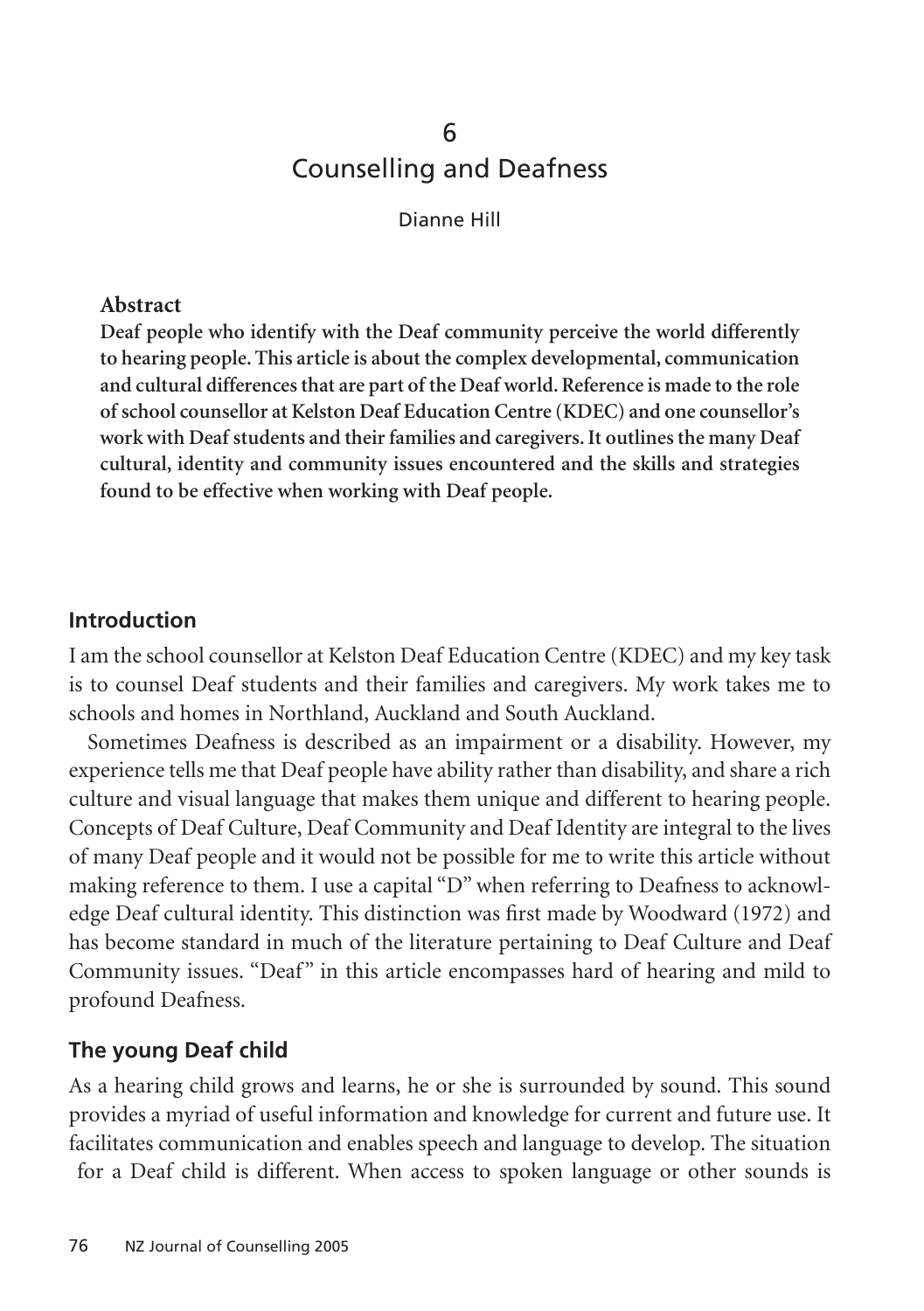limited information is gathered visually. As a result the Deaf child does not develop language and speech at the same rate as hearing peers. Experience tells me that when a young Deaf child is not able to access sound and make sense of it, behaviour, communication, relationships and education are affected.

#### **The Deaf adolescent**

Adolescence is a challenging time for young people and Deaf students are no exception. The main issues that bring young Deaf clients to counselling focus on understanding and accepting their Deafness and the necessity of wearing their hearing aids, coping with being different, understanding abstract concepts, living within hearing families, dealing with maturation, miscommunication and peer pressure, managing anger, understanding and dealing with emotions, personal safety and sexuality issues, drug education, understanding consequences, relationships and abuse, and coping with gaps in general knowledge.

Deaf students often feel left out of the hearing and/or Deaf peer group and struggle to understand the rules and norms regarding friendships and relationships. As a form of interaction Deaf students often tease each other and gossip, and then have trouble dealing with the misunderstandings and anger that follow. This can lead to bullying, harassment and text bullying. Similar issues and complexities arise for Deaf-plus (Deaf with an added difference such as autism) students also.

Deaf students miss the myriad of information gleaned from oral conversations, jokes and gossip that help to shape ideas about important issues and develop understanding of behavioural norms. At home, Deaf children with hearing families miss many conversations also. All of these factors contribute to gaps in the knowledge base of Deaf students, miscommunication and misunderstandings about the world. Many of these issues continue to challenge young Deaf people as they grow to adulthood.

#### **Families**

Families where both parents and children are Deaf tend to develop close relationships. Families that consist of Deaf parents and hearing children are often challenged by Deaf/hearing cultural differences. For the purposes of this article I will focus on my largest client group, the families of Deaf children with hearing parents and siblings.

The stress on hearing families is enormous, both before and after diagnosis. Approximately 90 percent of Deaf children are born to two hearing parents who have little or no prior experience of Deafness. How the family copes with the young Deaf child, and his or her education and development, depends on timely and appropriate input from professionals. Luterman and Ross (1991, p. 70) explain, "When your child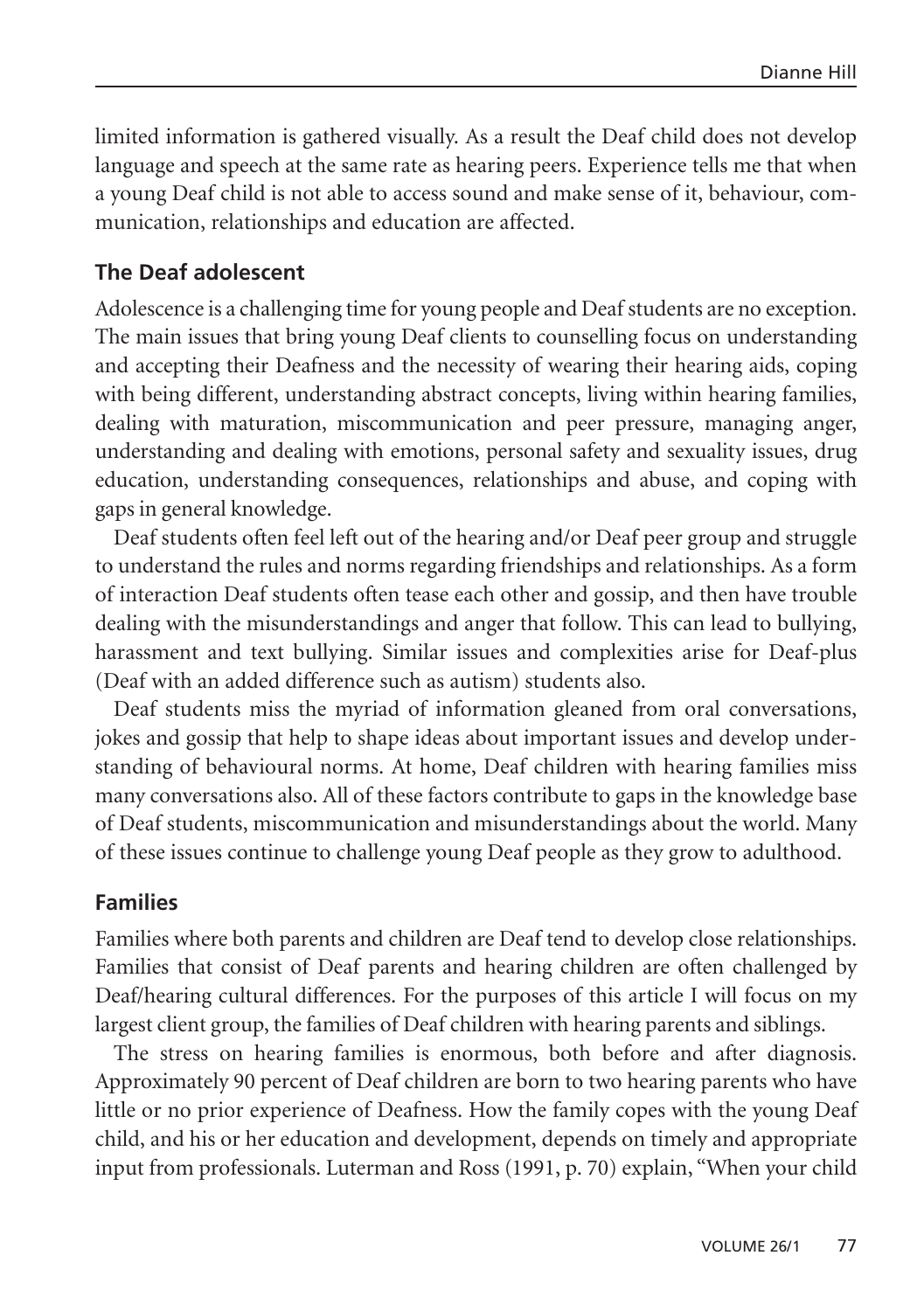is first diagnosed, you live, sleep, and breathe deafness; it consumes and dominates your family and life." Family members try to understand Deafness and the Deaf child in their midst, while the Deaf child struggles because they are different and often isolated within their family. Hearing siblings can be affected too – several have told me that when they were young they wanted to be Deaf too, so they would receive the same attention as their Deaf brother or sister.

After diagnosis families react in different ways, but generally they follow one of two paths. Families either learn to accommodate and understand their Deaf child, or they deny their child's Deafness and continue this denial as their child grows. The first scenario offers possibilities for all family members not only to cope, but to become informed, empowered, well-adjusted and to participate so the Deaf child is understood, accepted and included.

Families locked into denial of their child's Deafness can be difficult to engage and work with. Parents need time to adjust the dreams and expectations they had for their child's future before Deafness was diagnosed. When I maintain a presence and continue to provide support and information for these families, over time many do change their attitudes and views about Deafness. I am working with many families as they accommodate Deafness and communication difference within their family, and this process takes courage, time and commitment.

Parents often request ongoing counselling to manage their feelings around grief and guilt. Key factors are the positive attitude, strength and self-esteem of the Deaf child's primary caregiver(s). Luterman and Ross (1991, p. 70) say, "Your child can and will do many things well, as well as any hearing child. Parents must learn to see the normality that is present both in their lives and in their child's."

A family's denial of their child's Deafness can cause the Deaf child to become isolated, feel rejected, to suffer from low self-esteem and to develop identity issues. Sometimes parents decide to mainstream their Deaf child, and this can be successful when appropriate support is provided. However, within a mainstream environment young Deaf people do not always have opportunities to learn about their Deafness or to understand why they are different from their hearing peers. In my experience many mainstreamed Deaf children become interested in Deafness and Deaf cultural issues when they reach intermediate or high school age and often seek counselling to explore Deaf/hearing identity issues at this point.

# **Deaf Culture**

Fundamental to my credibility, and the effectiveness of my counselling work with Deaf students, their families and caregivers, are two important factors. The first is my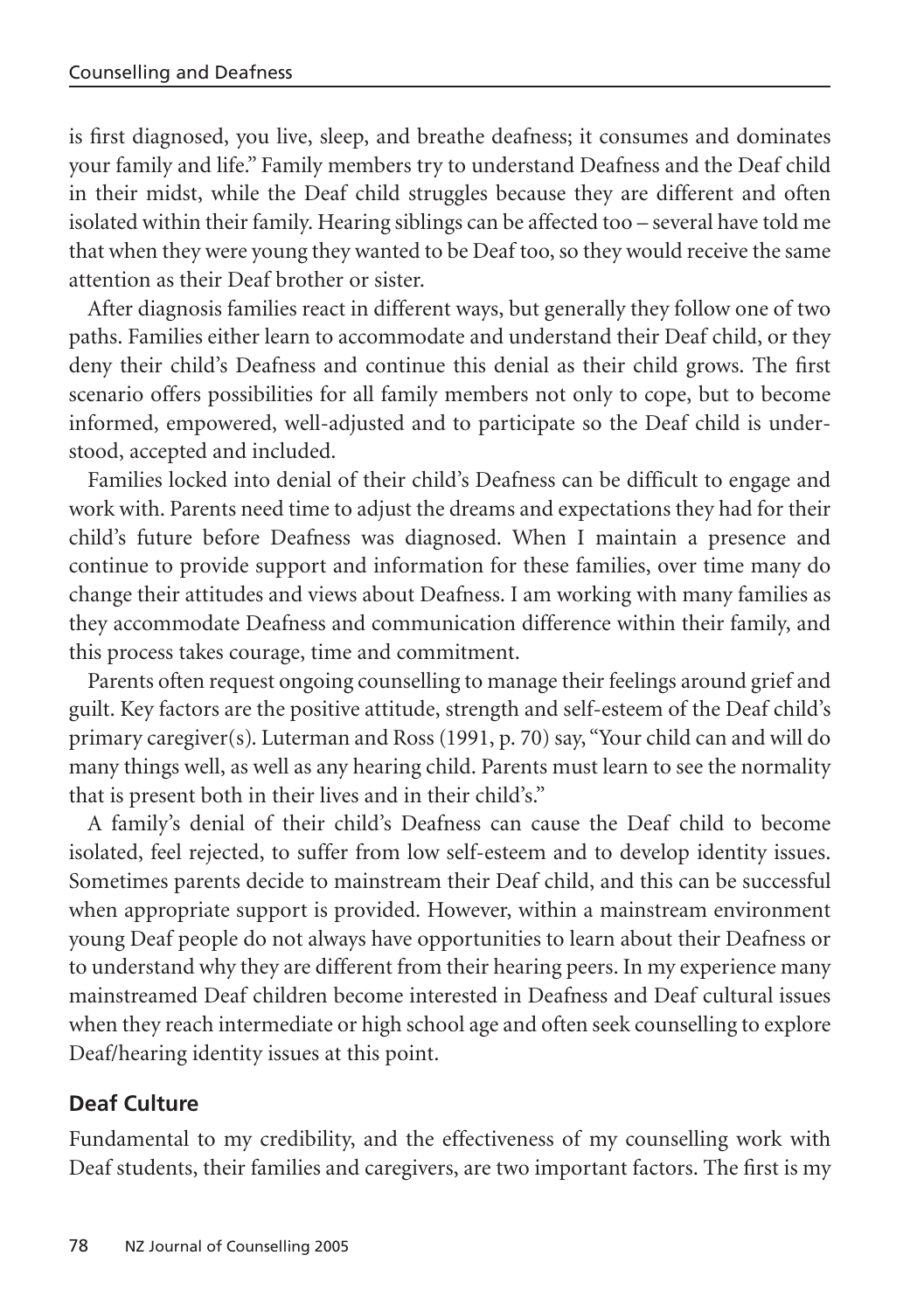ability to communicate and engage with all my clients, and the second is my understanding and acceptance of Deafness and Deaf Culture.

Deaf people perceive the world differently to me. This difference, and the bond that Deaf people share regardless of their gender, education, age or ethnicity, has become known as "Deaf Culture". There are cultural differences between Deaf and hearing people in terms of language and communication, behaviour, attitudes, values, traditions, ideas, understanding about power and status, and life experience. Locker McKee (2001, p. 12) portrays Deaf and hearing as two distinct groups – "Much in the way that the world is divided into male/female, Maori/Pakeha, gay/straight or child/adult."

Deaf people who embrace Deaf Culture and identify with the Deaf Community are usually those who do not access full audition from hearing aids and who communicate using New Zealand Sign Language (NZSL). Deaf people decide for themselves whether hearing aids are of use to them and if they will communicate orally or use NZSL. Sometimes Deaf people who can access speech sounds and communicate orally "code switch" and participate in both the Deaf and hearing worlds.

Since 1990, when I began working at KDEC, I have noticed significant change within the Deaf Community. I think that Deaf people have developed more assertion, and awareness of the importance of their language, culture and community. Hindley and Kitson (2000, p. 8) comment, "During the past two decades, Deaf people have become more aware of their own heritage and have developed pride in their lives and achievements. They have begun to recognise the importance of studying and preserving their history, language and culture."

I think too that advances in communication technology have had a positive impact on the lives of Deaf people. Fax machines, emailing, teletext, subtitling and texting on mobile phones have provided opportunities for Deaf people to access information, improve their education, and connect with each other and the rest of the world. In their homes Deaf people can utilise flashing light door bells, vibrating alarm clocks, pagers and baby cry monitors. The use of this technology has resulted in increased skills, autonomy, confidence and independence for Deaf people.

#### **Deaf Identity**

The notion of Deaf cultural identity is not innate. It develops over time as Deaf children (both signers and oral) become Deaf adults and then often gravitate towards people the same as them, with whom they can communicate and identify. Education, information and counselling for Deaf students during this transition are crucial. For many young Deaf people this is the beginning of separation from their hearing family,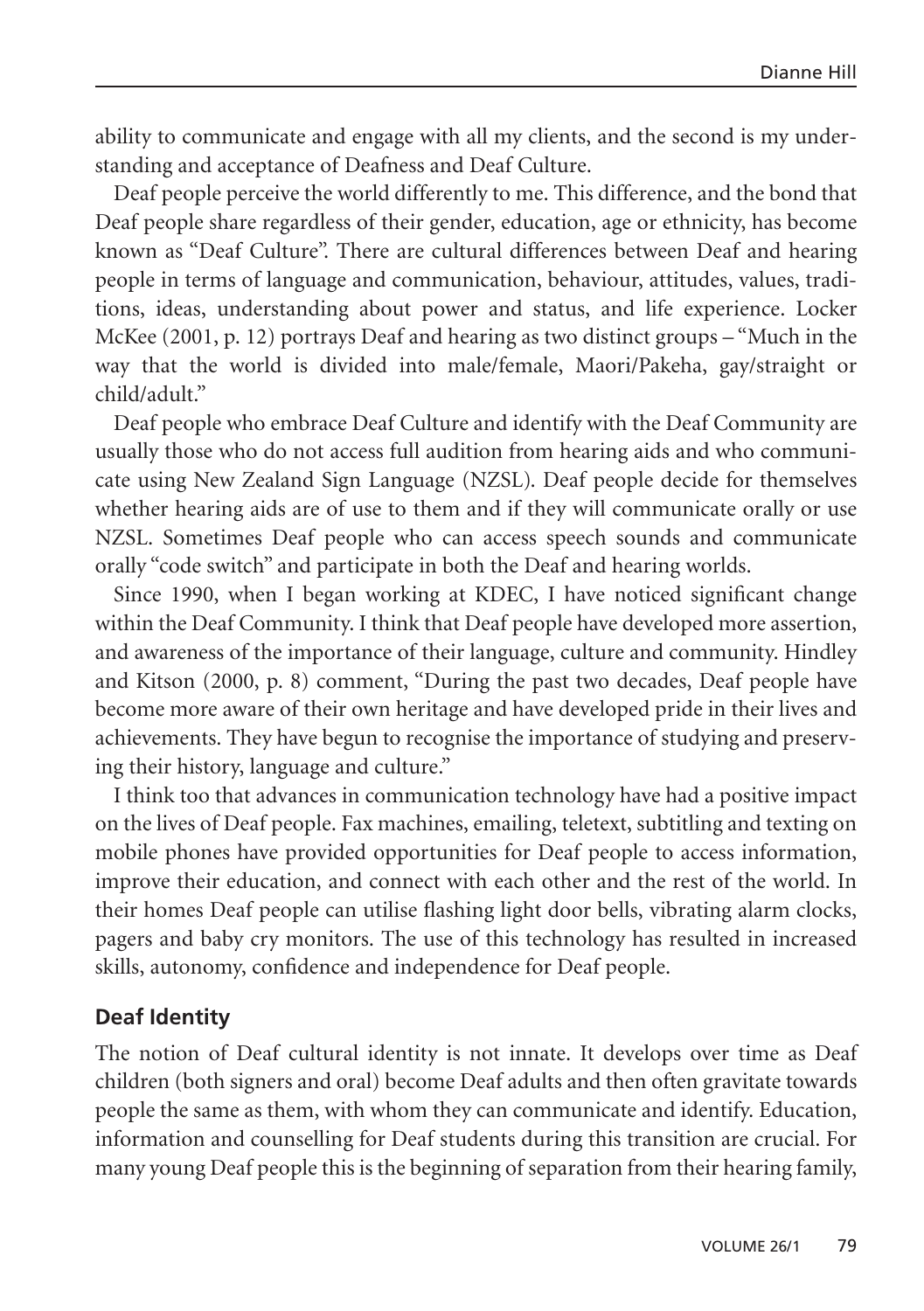and movement towards understanding and accepting their Deafness. This can encourage confidence, maturity and growth towards independence and provide a safe environment in which to examine personal issues.

Compared to a few years ago Deaf students now present as more assertive and independent, and self-manage more effectively. I think that the development and recognition of Deaf Culture as a strong and supportive presence, advances in communication technology, improved access to education, and timely and effective counselling have been key ingredients for this change.

# **Communication**

When I counsel a Deaf client my first task is to ascertain their communication mode of preference and their understanding of vocabulary. Some choose oral language, but for most the choice is NZSL. This language is the natural and accepted language of the New Zealand Deaf Community. NZSL is a visual and gestural language with its own syntax and conventions. It is not English, does not equate to any spoken language, and has no written form (Powell, 1992).

Steps are being taken towards the recognition of NZSL as an official language. On 7 April 2004 the Hon. Ruth Dyson, Minister for Disability Issues, released a media statement declaring: "Deaf people make up a distinct and dynamic cultural group of New Zealanders. NZ Sign Language is central to Deaf culture and is essential for effective daily communication and participation in society" (Dyson, 2004). Being a proficient NZSL user is of key importance to my work at KDEC as this language is my link with many Deaf clients.

# **Abuse**

My counselling experience tells me that communication and cultural differences make young Deaf people vulnerable to sexual and other abuse. Hindley and Kitson (2000, p. 149) state, "Children who are deaf or hard of hearing, as well as children with other types of disabilities, are at increased risk of maltreatment, including neglect, physical, sexual or emotional abuse, or any combination thereof." Much of my time is spent working with young Deaf people about abuse, and about their rights, safety, assertion, sexuality, their bodies, healing and relationships. This work is ongoing as Deaf students progress through school. Disclosures still occur, but there have been a significant reduction since 1990 when I started my work at KDEC.

# **Counselling strategies**

When I work with a Deaf client I bring my "hearingness" to the counselling relation-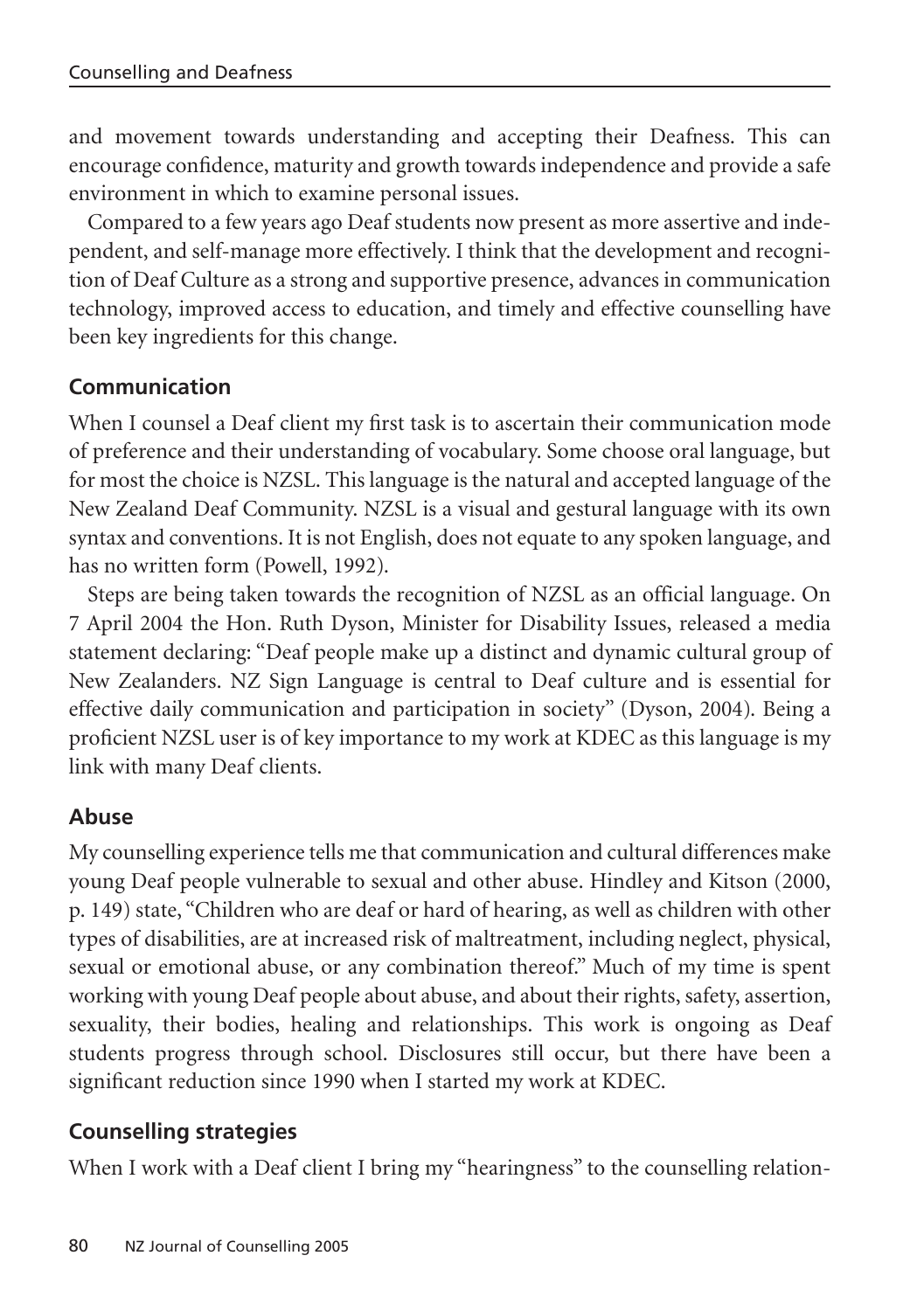ship. Listening and hearing are traditional counselling tools, but Corker (1994, p. xvii) asks, "Why is 'hearing' seen to be so essential to the counselling process that it becomes the foundation of 'good listening'? Does the spoken word always convey the client's truth?" In order to "hear" my client's truth I "listen" with my eyes and "talk" with my hands, face and body, and I do not rely on oral or aural communication. I must be expert at receiving and expressing information using the mode of communication preferred by my client. Some clients prefer NZSL, some prefer spoken language.

When I work with Deaf clients and their families I choose visual and action counselling strategies. Role plays, drama and movement, all forms of art, picture stories, dialogue journals, transactional analysis, sand tray, family sculpture and twochair work are effective. In my experience art and action strategies can bridge cultural, language, age, gender and ethnic differences. I draw pictures to explain time and place, create visual time-lines and comic strips to sequence events, use a whiteboard, paint and make collage pictures. I always keep crayons, paper and other art equipment close by.

Margaret Kennedy writes about Art-in-Therapy in Corker (1994, p. 197), and states, "In the work that I do with deaf people using sign language, I have come to see quite clearly the relationship between sign language and art. In using sign language, therapy has to be art in language since the pictures entwined in the iconic aspects of sign language and the heavy emphasis on visual linguistic structure constitute an active art-communication." Kennedy adds (p. 199) that art provides "a valuable insight for counsellors working with deaf clients, both children and adults, who are linguistically impoverished or who lack the range, depth and variety of vocabulary to describe their deepest thoughts and feelings, convey the full content of their world of meaning, or express and understand abstract concepts". I believe too that the use of art mediums provides visual, concrete and practical opportunities to separate or externalise the person from the issue(s) they may want to examine.

### **Working with an interpreter**

I believe that an NZSL interpreter is essential when a non-signing counsellor (or other mental health professional) works with a sign-reliant Deaf client. Many skilled NZSL interpreters work effectively with hearing counsellors and Deaf clients, but Corker (1994, p. 116) suggests that working with interpreters in the counselling situation has limitations. She thinks, "Just as deaf people have a wide variety of communication preferences and competences, counsellors and deaf people vary in the skill with which they can work with an interpreter and their ability to select an appropriate interpreter, and interpreters themselves are not uniform in their skills or their understanding of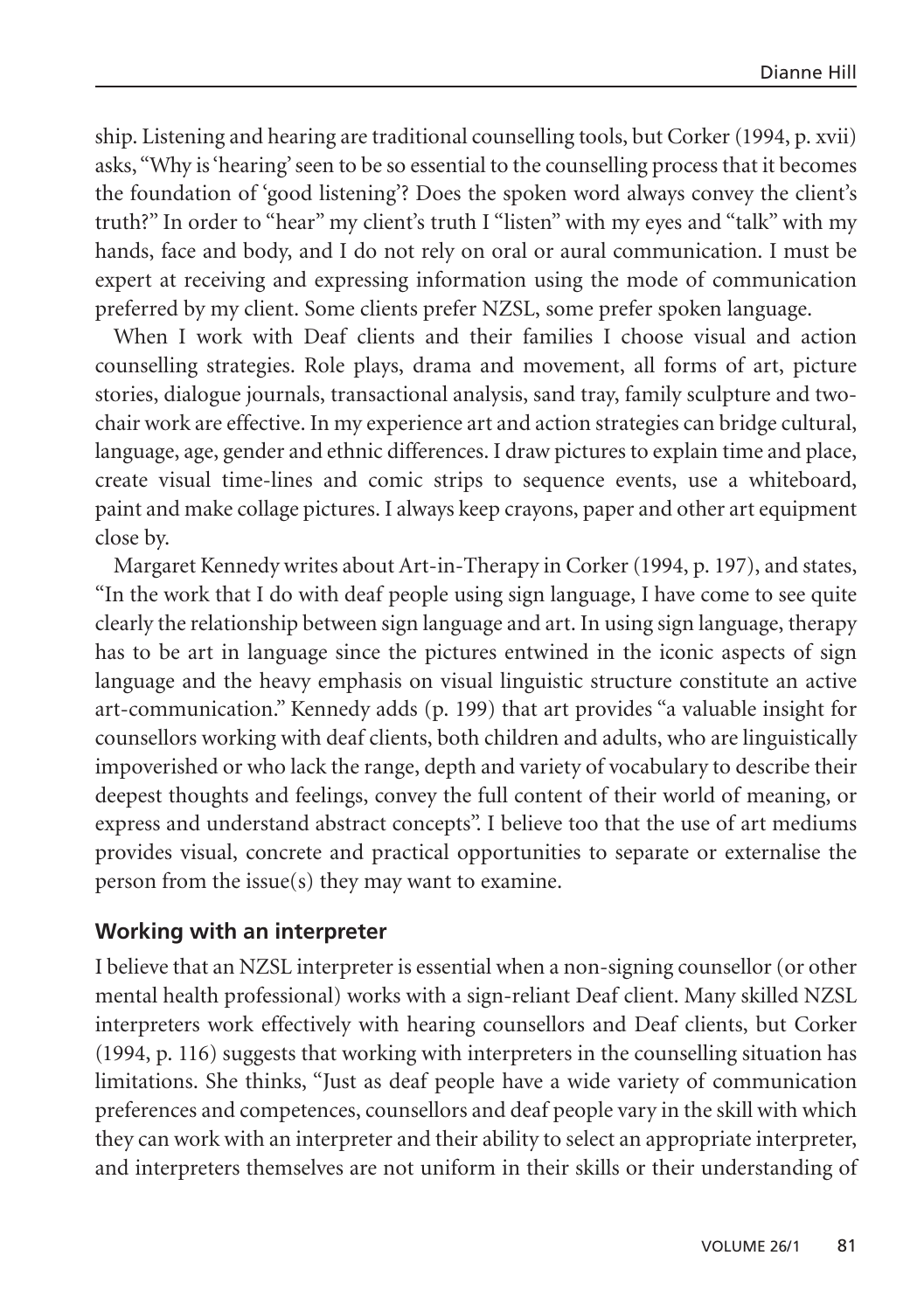the counsellor's task." However, I firmly believe that when a non-signing counsellor and a sign-reliant Deaf client work together the skills of an NZSL interpreter are necessary to bridge communication and language differences. An interpreter can be booked through the Deaf Association of New Zealand (DANZ). It is not advisable to use a client's family or friends to interpret during the counselling session. Incidentally, to my knowledge, in New Zealand there are only a few Deaf people trained, or currently training, to work as counsellors. I think Deaf clients and their families would benefit if there were more Deaf counsellors working within the wider community.

When a counsellor works with a Deaf client who does not sign both parties will rely on oral speech, facial expressions, and body language. Maintain eye contact, speak clearly with natural lip patterns, do not cover your mouth with your hand or turn away while speaking, rephrase to clarify information rather than repeating the original statement, do not sit with your back to a window (it is hard for a Deaf person to see your face clearly while looking into the light), stop talking while your client is reading (your Deaf client will have difficulty reading and watching you at the same time) and use visuals. A nod and a smile from your client are not always proof that you have been understood. Summarise often and check your use of vocabulary and language carefully.

# **Conclusion**

Deafness is a constant factor in the lives of many people. Deaf people who identify with the Deaf Community share a unique, rich culture and perceive the world differently to hearing people. Deaf people vary in the way they communicate, and in their use and understanding of language. An NZSL interpreter is needed to address communication differences between non-signing counsellors and sign-reliant Deaf clients. Complex developmental and cultural differences are present within the Deaf Community. Counsellors who work with Deaf people and their families will counsel more effectively if they are aware of these differences and have some understanding of the Deaf World.

### References

Corker, M. (1994). *Counselling: The deaf challenge*. London: Jessica Kingsley Pubs.

Dyson, Hon. R. (2004). *NZ Sign Language Bill introduced to Parliament*. Media statement by the Minister of Disability Issues, Wellington, New Zealand.

Hindley, P. & Kitson, N. (2000). *Mental health and deafness*. London: Whurr Publishers.